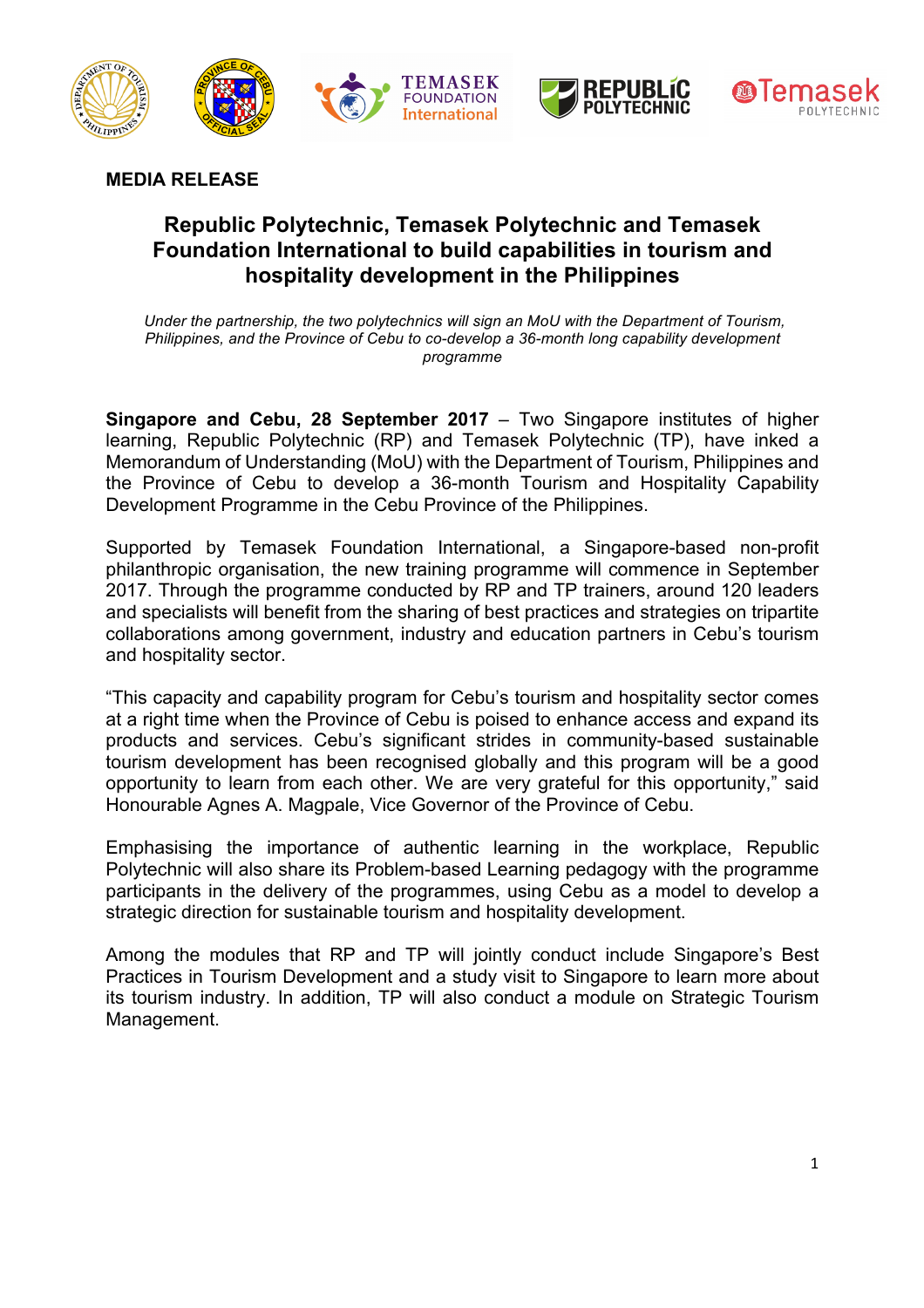







Over the past 10 years, Temasek Foundation International has supported 24 programmes in the Philippines, primarily in the areas of education, nursing management, public administration and urban governance. The foundation has committed a grant of S\$488,085 towards this programme to support capability building for the hospitality and tourism sector. The programme will also be co-funded by the Department of Tourism, Philippines and the Province of Cebu. Mr. Benedict Cheong, Chief Executive of Temasek Foundation International said, "Tourism and hospitality development contributes to urban planning and economic growth. Through this programme, we hope to promote the exchange of ideas and experiences between officials and educators in the Philippines and Singapore, and contribute towards sustainable tourism development in the long run."

TEMASEK

**FOUNDATION International** 

At the same signing ceremony held at the Cebu Provincial Capitol, Republic Polytechnic and Temasek Polytechnic also signed separate MoUs with the University of San Carlos and the University of San Jose-Recoletos, respectively. These collaborations aim to promote cross-institutional exchanges among students and staff, as well as joint academic research. Students and staff from the institutions will also get to go on overseas trips and internships to broaden their perspectives.

"Republic Polytechnic's Problem-based Learning pedagogy has borne fruit for both fulltime students and adult learners across diverse disciplines – including hospitality – by equipping them with critical thinking skills to thrive in evolving work environments. We are pleased to be able to share our hospitality knowledge and experience with our partners in the Philippines, leveraging the Problem-based Learning approach. We are also looking forward to learning from Cebu, being a vibrant tourist destination. We thank Temasek Foundation International for supporting this meaningful partnership," said Mr Yeo Li Pheow, Principal/CEO, Republic Polytechnic.

"With over 25 years of experience teaching hospitality and tourism courses in Singapore, Temasek Polytechnic is excited about this opportunity to work with the Philippines on a hospitality project, and to share our best practices with them. We look forward to contributing our expertise in this area and welcome the knowledge and cultural exchanges which will take place during this project. TP would like to thank Temasek Foundation International and Republic Polytechnic for this opportunity to work together," said Mr Peter Lam, Principal & CEO, Temasek Polytechnic.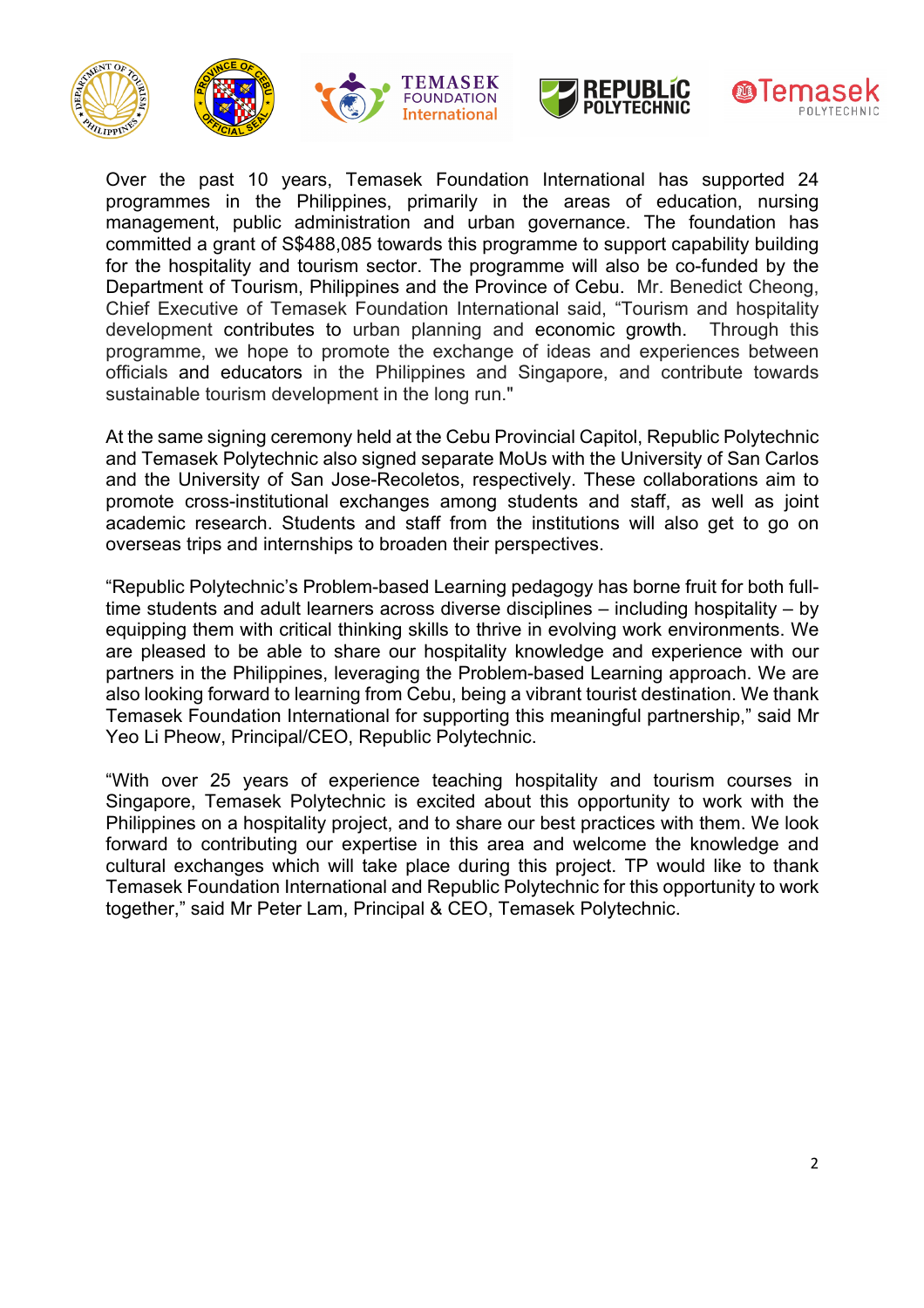







## **About Republic Polytechnic**

The first educational institution in Singapore to leverage the Problem-based Learning approach for all its diploma programmes, Republic Polytechnic (RP) has seven schools and one academic centre offering forty-one diplomas in Applied Science, Engineering, Management and Communication, Hospitality, Infocomm, Sports, Health & Leisure, and Technology for the Arts.

Republic Polytechnic is committed to nurturing innovation and entrepreneurial learning in an environment that develops problem-solving skills and lifelong learning opportunities. Its holistic and broad-based curriculum prepares students for an active and meaningful role in society as problem solvers, respected professionals and passionate citizens.

Republic Polytechnic strives for excellence by achieving various international and national accreditations, including ISO 9001, ISO 14001, OHSAS 18001, ISO 22301, Singapore Quality Class, People Developer, Innovation Class, and Service Class.

For more information, visit http://www.rp.edu.sg

#### **About Temasek Polytechnic (TP)**

Established in 1990, TP is one of the leading institutions of higher learning in Singapore. Currently it offers 48 full-time diploma courses in the areas of applied science, business, design, engineering, humanities & social sciences and informatics & IT. It also offers over 30 part-time courses, up to the advanced diploma level. TP students undergo a holistic learning system that combines hands-on experience, character education and relevant life skills, in an enriching learning environment. The Polytechnic has also infused global realities into its programmes and developed a mindset on campus that embraces socio-cultural diversity. These ensure that TP graduates are ready for work or further studies, and to contribute meaningfully to the community. For more information, please visit www.tp.edu.sg.

#### **About Temasek Foundation International**

Temasek Foundation International is a Singapore-based non-profit philanthropic organisation that funds and supports programmes, which aim to build capabilities with programme partners in Asia and beyond. These programmes enable human and social capital development, contributing towards a more vibrant and connected global community, with positive networks of cooperation. The programmes also aim to enhance capabilities in the areas of health care, education, public administration, urban management and disaster-response. Temasek Foundation International is a member of the Temasek family of foundations.

For more information on Temasek Foundation International, visit www.temasekfoundation-international.org.sg.